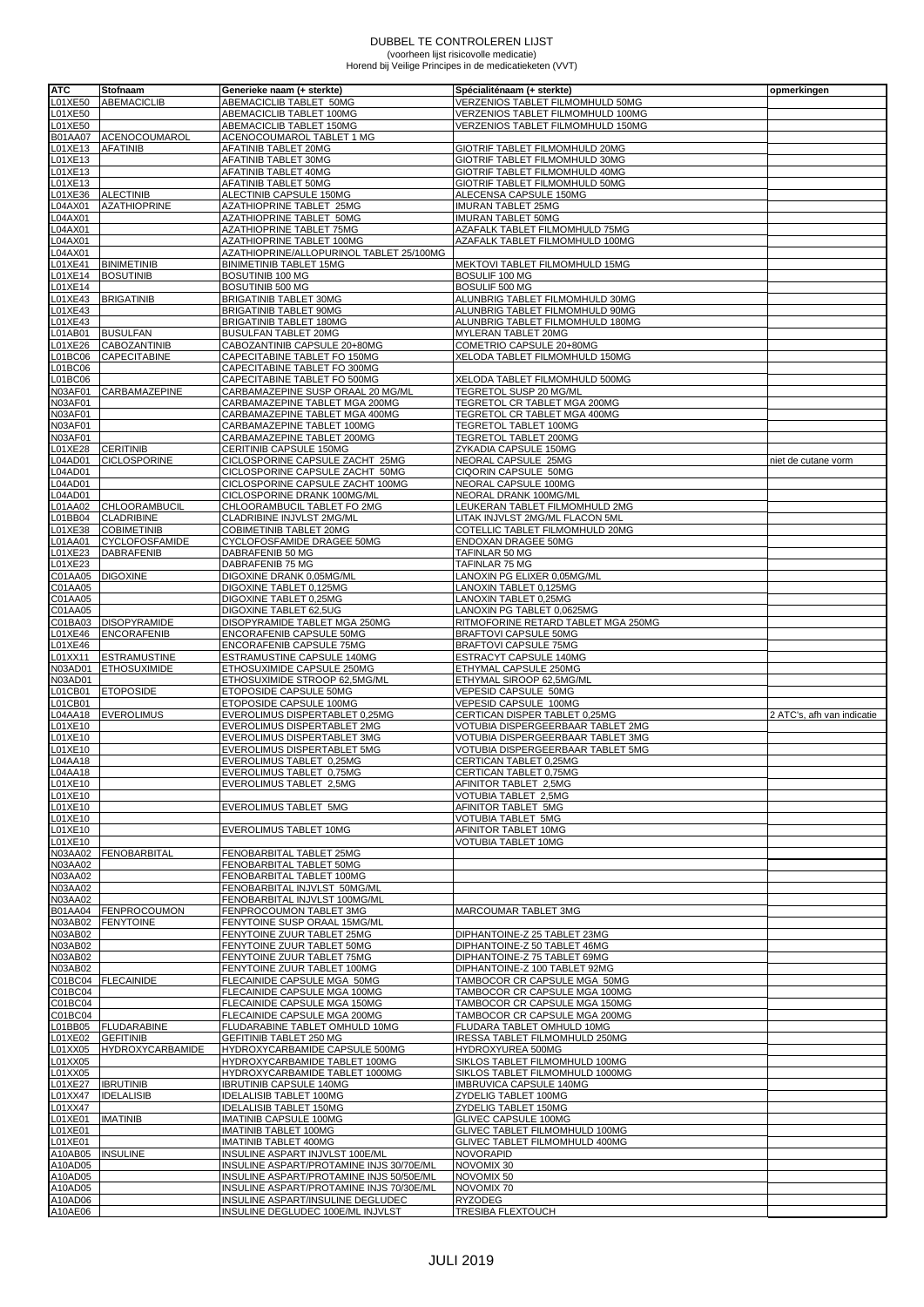## DUBBEL TE CONTROLEREN LIJST (voorheen lijst risicovolle medicatie) Horend bij Veilige Principes in de medicatieketen (VVT)

| <b>ATC</b>                | Stofnaam                            | Generieke naam (+ sterkte)                                                         | Spécialiténaam (+ sterkte)                                                      | opmerkingen                |
|---------------------------|-------------------------------------|------------------------------------------------------------------------------------|---------------------------------------------------------------------------------|----------------------------|
| A10AE06                   |                                     |                                                                                    | <b>TRESIBA PENFILL</b>                                                          |                            |
| A10AE06                   |                                     | INSULINE DEGLUDEC 200E/ML INJVLST                                                  | TRESIBA FLEXTOUCH                                                               |                            |
| A10AE05                   |                                     | INSULINE DETEMIR INJVLST 100E/ML                                                   | <b>LEVEMIR</b>                                                                  |                            |
| A10AB01                   |                                     | INSULINE GEWOON INFVLST 100IE/ML (SC)                                              | INSUMAN INFUSAT INJ 100IE/ML PATR 3,15ML                                        |                            |
| A10AB01<br>A10AB01        |                                     | INSULINE GEWOON INJVLST 100IE/ML                                                   | <b>ACTRAPID</b><br>HUMULINE REGULAR                                             |                            |
| A10AB01                   |                                     |                                                                                    | <b>INSUMAN RAPID</b>                                                            |                            |
| A10AD01                   |                                     | INSULINE GEWOON+ISOFAAN INJS 10/90IE/ML                                            | <b>MIXTARD 10</b>                                                               |                            |
| A10AD01                   |                                     | INSULINE GEWOON+ISOFAAN INJS 15/85IE/ML                                            | <b>INSUMAN COMB 15</b>                                                          |                            |
| A10AD01                   |                                     | INSULINE GEWOON+ISOFAAN INJS 20/80IE/ML                                            | <b>MIXTARD 20</b>                                                               |                            |
| A10AD01<br>A10AD01        |                                     | INSULINE GEWOON+ISOFAAN INJS 25/75IE/ML<br>INSULINE GEWOON+ISOFAAN INJS 30/70IE/ML | <b>INSUMAN COMB 25</b><br><b>ACTRAPHANE 30</b>                                  |                            |
| A10AD01                   |                                     |                                                                                    | HUMULINE 30/70                                                                  |                            |
| A10AD01                   |                                     |                                                                                    | <b>MIXTARD 30</b>                                                               |                            |
| A10AD01                   |                                     | INSULINE GEWOON+ISOFAAN INJS 40/60IE/ML                                            | <b>ACTRAPHANE 40</b>                                                            |                            |
| A10AD01                   |                                     |                                                                                    | <b>MIXTARD 40</b>                                                               |                            |
| A10AD01<br>A10AD01        |                                     | INSULINE GEWOON+ISOFAAN INJS 50/50IE/ML                                            | <b>ACTRAPHANE 50</b><br><b>INSUMAN COMB 50</b>                                  |                            |
| A10AD01                   |                                     |                                                                                    | <b>MIXTARD 50</b>                                                               |                            |
| A10AE04                   |                                     | INSULINE GLARGINE INJVLST 100E/ML                                                  | LANTUS                                                                          |                            |
| A10AE04                   |                                     |                                                                                    | ABASAGLAR                                                                       |                            |
| A10AE04                   |                                     | INSULINE GLARGINE 300E/ML INJVLST                                                  | <b>TOUJEO SOLOSTAR</b>                                                          |                            |
| A10AB06<br>A10AC01        |                                     | INSULINE GLULISINE INJVLST 100E/ML<br>INSULINE ISOFAAN INJSUSP 100IE/ML            | <b>APIDRA</b><br><b>HUMULINE NPH</b>                                            |                            |
| A10AC01                   |                                     |                                                                                    | <b>INSULATARD</b>                                                               |                            |
| A10AC01                   |                                     |                                                                                    | <b>INSUMAN BASAL</b>                                                            |                            |
| A10AB04                   |                                     | INSULINE LISPRO INJVLST 100E/ML                                                    | <b>HUMALOG</b>                                                                  |                            |
| A10AB04                   |                                     |                                                                                    | <b>INSUL HUMALOG</b>                                                            |                            |
| A10AB04<br>A10AC04        |                                     | INSULINE LISPRO 200E/ML INJVLST<br>INSULINE LISPRO PROTAMINE INJVLST 100E/ML       | <b>HUMALOG</b><br><b>HUMALOG BASAL</b>                                          |                            |
| A10AD04                   |                                     | INSULINE LISPRO/PROTAMINE INJS 25/75E/ML                                           | <b>HUMALOG MIX</b>                                                              |                            |
| A10AD04                   |                                     | INSULINE LISPRO/PROTAMINE INJS 50/50E/ML                                           | <b>HUMALOG MIX</b>                                                              |                            |
| L01DC04                   | <b>IXAZOMIB</b>                     | IXAZOMIB CAPSULE 2,3MG                                                             | NINLARO CAPSULE 2,3MG                                                           |                            |
| L01DC04                   |                                     | IXAZOMIB CAPSULE 3MG                                                               | NINLARO CAPSULE 3MG                                                             |                            |
| L01DC04<br>L04AX04        | <b>LENALIDOMIDE</b>                 | <b>IXAZOMIB CAPSULE 4MG</b><br>LENALIDOMIDE CAPSULE 2,5MG                          | NINLARO CAPSULE 4MG<br>REVLIMID CAPSULE 2,5MG                                   |                            |
| L04AX04                   |                                     | LENALIDOMIDE CAPSULE 5MG                                                           | REVLIMID CAPSULE 5MG                                                            |                            |
| L04AX04                   |                                     | LENALIDOMIDE CAPSULE 7,5MG                                                         | REVLIMID CAPSULE 7,5MG                                                          |                            |
| L04AX04                   |                                     | LENALIDOMIDE CAPSULE 10MG                                                          | REVLIMID CAPSULE 10MG                                                           |                            |
| L04AX04                   |                                     | LENALIDOMIDE CAPSULE 15MG                                                          | REVLIMID CAPSULE 15MG                                                           |                            |
| L04AX04<br>L01XE29        | LENVATINIB                          | LENALIDOMIDE CAPSULE 25MG<br>LENVATINIB CAPSULE 4MG                                | REVLIMID CAPSULE 25MG<br>LENVIMA CAPSULE 4MG                                    |                            |
| L01XE29                   |                                     | LENVATINIB CAPSULE 10MG                                                            | LENVIMA CAPSULE 10MG                                                            |                            |
| H03AA01                   | LEVOTHYROXINE                       | LEVOTHYROXINE CAPSULE 13UG                                                         | <b>TIROSINT CAPSULE 13MCG</b>                                                   |                            |
| H03AA01                   |                                     | LEVOTHYROXINE CAPSULE 25UG                                                         | TIROSINT CAPSULE 25MCG                                                          |                            |
| H03AA01                   |                                     | LEVOTHYROXINE CAPSULE 75UG                                                         | TIROSINT CAPSULE 75MCG                                                          |                            |
| H03AA01<br>H03AA01        |                                     | LEVOTHYROXINE CAPSULE 88UG<br>LEVOTHYROXINE CAPSULE 100UG                          | TIROSINT CAPSULE 88MCG<br><b>TIROSINT CAPSULE 100MCG</b>                        |                            |
| H03AA01                   |                                     | LEVOTHYROXINE CAPSULE 112UG                                                        | TIROSINT CAPSULE 112MCG                                                         |                            |
| H03AA01                   |                                     | LEVOTHYROXINE CAPSULE 125UG                                                        | TIROSINT CAPSULE 125MCG                                                         |                            |
| H03AA01                   |                                     | LEVOTHYROXINE CAPSULE 137UG                                                        | TIROSINT CAPSULE 137MCG                                                         |                            |
| H03AA01                   |                                     | <b>EVOTHYROXINE CAPSULE 150UG</b>                                                  | <b>TIROSINT CAPSULE 150MCG</b>                                                  |                            |
| H03AA01<br>H03AA01        |                                     | LEVOTHYROXINE CAPSULE 175UG                                                        | TIROSINT CAPSULE 175MCG<br>TIROSINT CAPSULE 200MCG                              |                            |
| H03AA01                   |                                     | LEVOTHYROXINE CAPSULE 200UG<br>LEVOTHYROXINE DRANK 5UG/ML                          |                                                                                 |                            |
| H03AA01                   |                                     | <b>EVOTHYROXINE TABLET 25 UG</b>                                                   | EUTHYROX TABLET 25MCG                                                           |                            |
| H03AA01                   |                                     |                                                                                    | THYROFIX TABLET 25MCG                                                           |                            |
| H03AA01                   |                                     |                                                                                    | THYRAX DUOTAB TABLET 0,025MG                                                    |                            |
| H03AA01<br>H03AA01        |                                     | LEVOTHYROXINE TABLET 50 UG                                                         | ELTROXIN 50 TABLET 50 MCG                                                       |                            |
| H03AA01                   |                                     | LEVOTHYROXINE TABLET 75UG                                                          | EUTHYROX TABLET 50 MCG<br>EUTHYROX TABLET 75 MCG                                |                            |
| H03AA01                   |                                     | LEVOTHYROXINE TABLET 88UG                                                          | EUTHYROX TABLET 88MCG                                                           |                            |
| H03AA01                   |                                     | LEVOTHYROXINE TABLET 100 UG                                                        | ELTROXIN 100 TABLET 100 MCG                                                     |                            |
| H03AA01                   |                                     |                                                                                    | EUTHYROX TABLET 100 MCG                                                         |                            |
| H03AA01                   |                                     |                                                                                    | THYRAX DUOTAB TABLET 0,100 MG                                                   |                            |
| H03AA01<br>H03AA01        |                                     | LEVOTHYROXINE TABLET 112UG                                                         | THYROFIX TABLET 100MCG<br>EUTHYROX TABLET 112MCG                                |                            |
| H03AA01                   |                                     | LEVOTHYROXINE TABLET 125UG                                                         | EUTHYROX TABLET 125MCG                                                          |                            |
| H03AA01                   |                                     | LEVOTHYROXINE TABLET 137UG                                                         | EUTHYROX TABLET 137MCG                                                          |                            |
| H03AA01                   |                                     | LEVOTHYROXINE TABLET 150UG                                                         | EUTHYROX TABLET 150MCG                                                          |                            |
| H03AA01<br>H03AA01        |                                     | LEVOTHYROXINE TABLET 175UG                                                         | THYRAX DUOTAB TABLET 0,150 MG                                                   |                            |
| H03AA01                   |                                     | LEVOTHYROXINE TABLET 200UG                                                         | EUTHYROX TABLET 175MCG<br>EUTHYROX TABLET 200MCG                                |                            |
| H03AA02                   | <b>LIOTHYRONINE</b>                 | LIOTHYRONINE TABLET 5UG                                                            | CYTOMEL TABLET 5MCG                                                             |                            |
| H03AA02                   |                                     | LIOTHYRONINE TABLET 12,5UG                                                         | CYTOMEL TABLET 12,5MCG                                                          |                            |
| H03AA02                   |                                     | LIOTHYRONINE TABLET 25UG                                                           | <b>CYTOMEL TABLET 25MCG</b>                                                     |                            |
| N05AN01                   | LITHIUMCARBONAAT                    | LITHIUMCARBONAAT CAPSULE 100MG                                                     |                                                                                 |                            |
| <b>N05AN01</b><br>N05AN01 |                                     | LITHIUMCARBONAAT CAPSULE 150MG<br>LITHIUMCARBONAAT CAPSULE 200MG                   |                                                                                 |                            |
| <b>N05AN01</b>            |                                     | LITHIUMCARBONAAT CAPSULE 225MG                                                     |                                                                                 |                            |
| N05AN01                   |                                     | LITHIUMCARBONAAT CAPSULE 250MG                                                     |                                                                                 |                            |
| <b>N05AN01</b>            |                                     | LITHIUMCARBONAAT CAPSULE 300MG                                                     |                                                                                 |                            |
| <b>N05AN01</b>            |                                     | LITHIUMCARBONAAT DRANK 66,7MG/ML                                                   |                                                                                 |                            |
| <b>N05AN01</b><br>N05AN01 |                                     | LITHIUMCARBONAAT TABLET MGA 400MG                                                  | CAMCOLIT TABLET 400MG<br>PRIADEL TABLET MGA 400MG                               |                            |
| N05AN01                   |                                     | LITHIUMCARBONAAT TABLET 200MG                                                      |                                                                                 |                            |
| N05AN01                   |                                     | LITHIUMCARBONAAT TABLET 300MG                                                      |                                                                                 |                            |
| <b>N05AN01</b>            |                                     | LITHIUMCARBONAAT TABLET 400MG                                                      |                                                                                 |                            |
| <b>N05AN01</b>            |                                     | LITHIUMCITRAAT DRANK 34MG/ML                                                       |                                                                                 |                            |
| L01AD02<br>L01AA03        | <b>LOMUSTINE</b><br><b>MELFALAN</b> | LOMUSTINE CAPSULE 40MG<br>MELALAN FO TABLET 2MG                                    | BELUSTINE CAPSULE 40MG<br>ALKERAN TABLET FILMOMHULD 2MG                         |                            |
| L01BB02                   | <b>MERCAPTOPURINE</b>               | MERCAPTOPURINE TABLET 50MG                                                         | PURINETHOL TABLET 50MG                                                          |                            |
| L01BB02                   |                                     | MERCAPTOPURINE SUSP ORAAL 20MG/ML                                                  | XALUPRINE SUSPENSIE 20MG/ML                                                     |                            |
| L04AX03                   | <b>METHOTREXAAT</b>                 | METHOTREXAAT TABLET 2,5MG                                                          |                                                                                 | 2 ATC's, afh van indicatie |
| L04AX03                   |                                     | METHOTREXAAT TABLET 10MG                                                           |                                                                                 |                            |
| L01BA01<br>L04AX03        |                                     | METHOTREXAAT INJVLST 2,5MG/ML<br>METHOTREXAAT INJVLST 25MG/ML                      | EMTHEXATE PF INJVLST 2,5MG/ML FLACON 2ML<br>EMTHEXATE PF INJVLST 25MG/ML FLACON |                            |